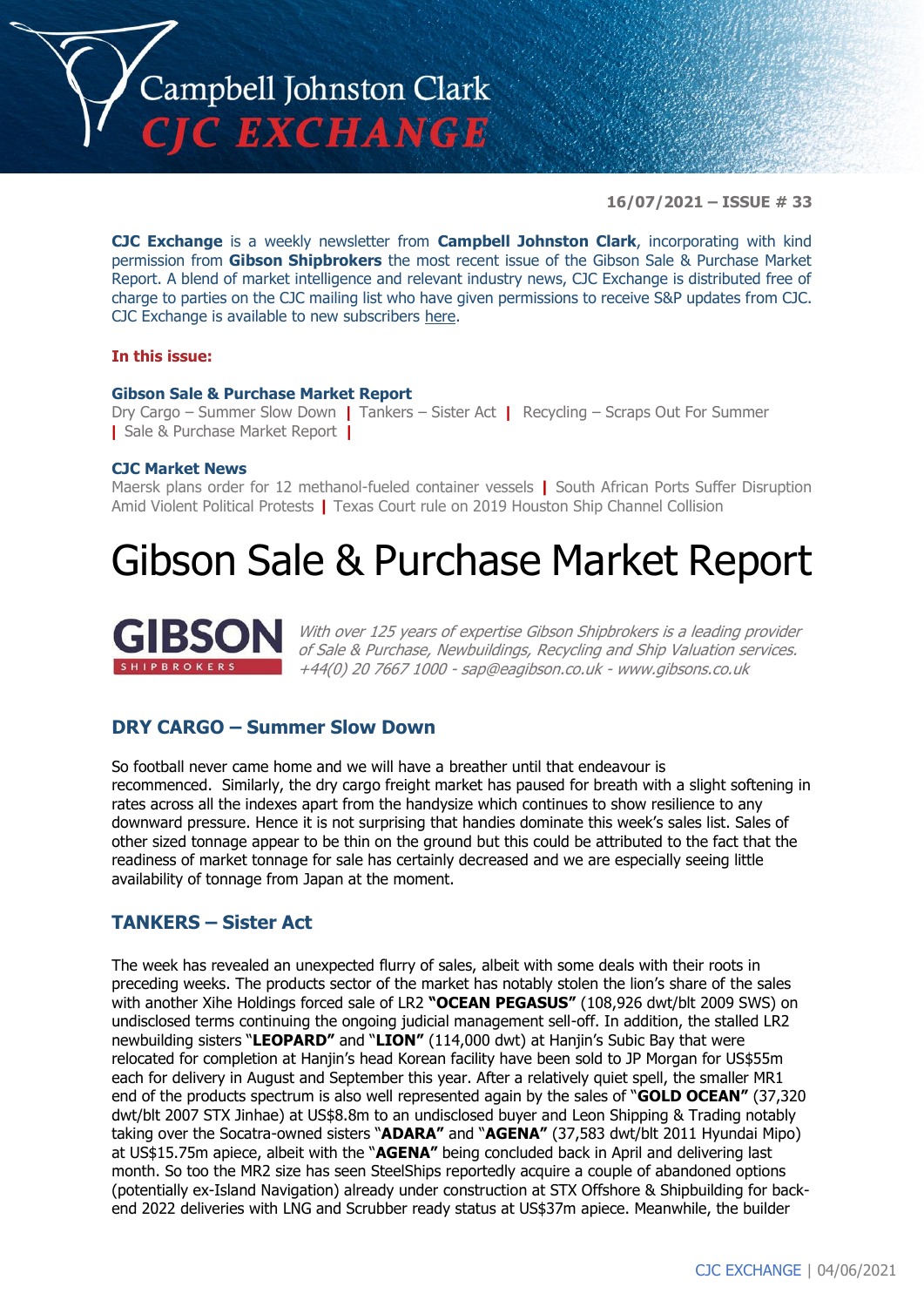

has also seen its orderbook further bolstered by a sizeable order from compatriot Sinokor placing a sextet of MR2s at a price of US\$36m each, reportedly to serve TCs for Exxonmobil.

Back on the crude side, the "**OLYMPIC LEGEND"** (309,270 dwt/blt 2003 Samsung) shows strength in vintage value, part-buoyed by the ever-firming recycling market, as a Chinese buyer is reported to have paid up US\$31m, whereas just a fortnight ago we were reporting the "**MARAN TRITON"** (318,692 dwt/blt 2003 Samho) sold to a Chinese buyer at US\$29m. Meanwhile, we are aware of a number of ongoing vintage Suezmax negotiations drawing closer to a conclusion, although for now we report just the "**VLADIMIR VELIKIY"** (159,990 dwt/blt 2002 Samho) at a rumoured low US\$16m price tag.

### **RECYCLING – Scraps Out For Summer**

Lack of tonnage dooms the recycling markets as it has now been a few weeks and only about half a dozen ships appear to have been sold for scrap! Local steel markets in India have also softened further this week as recyclers in Alang remain worrisome about markets. Bangladesh meanwhile continues to remain the strongest market for recycling as levels close to US\$600/ton are very well in sight. The local steel markets have not had much upside, however the lack of tonnage is keeping cash buyers and breakers salivating. In Pakistan there have been some rumours of a few tankers being unable to get permission for beaching due to 'gas free for hot works' issues which is worrying bearing in mind the number of devastating events that have happened in the recent past because of such problems, however these look like having now been resolved. Pakistani ship breakers are paying well above India but still unable to compete at levels offered by Bangladesh. With EID holidays in full swing starting today, we are almost certainly going to be witnessing a very quiet week coming up. Will the lack of tonnage drive up recycling rates towards the mighty \$700/ton.....? Q4 2021 could well have the answer.

### **Gibson Sale & Purchase Market Report S&P SALES**

| <b>Vessel Name</b>      | <b>DWT</b> | <b>Built</b> | Yard                               | <b>Buyers</b>                          | <b>Price</b><br>(\$/m) | <b>Notes</b>                             |
|-------------------------|------------|--------------|------------------------------------|----------------------------------------|------------------------|------------------------------------------|
|                         |            |              | <b>BULKERS</b>                     |                                        |                        |                                          |
| <b>NAVIOS AZALEA</b>    | 74,759     | 2005         | <b>Hudong</b><br>Zhonghua<br>(CHN) | <b>Undisclosed</b><br>buyer            | tba                    | SS psd 3/20.                             |
| <b>BELFRI</b>           | 55,866     | 2007         | Kawasaki<br>(JPN)                  | Jinhui Shipping<br>&<br>Transportation | 15.18                  | SS due 6/22. Dely<br>9-10/21.            |
| <b>SIKANIA</b>          | 53,553     | 2001         | Imabari (JPN)                      | Chinese buyer                          | 9.8                    | <b>BWTS fitted.</b>                      |
| <b>DRY BEAM NEO</b>     | 38,180     | 2019         | Shin Kochi<br>(JPN)                | <b>Nova Marine</b>                     |                        | 25.5-26 Eco. Logs fitted.                |
| <b>INTERLINK EQUITY</b> | 37,071     | 2013         | Huatai Heavy<br>(CHN)              | <b>Greek buyer</b>                     | 14.7                   | Ice 1C. Tier II.                         |
| <b>GREAT RESOURCE</b>   | 32,000     | 2010         | Guangzhou<br>Huangpu<br>(CHN)      | <b>Greek buyer</b>                     | 12.6                   | Open hatch. SS psd<br>4/20. BWTS fitted. |
| <b>IRONGATE</b>         | 28,316     | 2015         | I-S Shipyard<br>(JPN)              | Undisclosed<br>buyer                   | 13.9                   | SS psd 6/20. BWTS<br>fitted.             |
| <b>LUCKY LIFE</b>       | 28,197     | 2013         | Imabari (JPN)                      | <b>Undisclosed</b><br>buyer            | 13.8                   | DD due 8/21. BWTS<br>fitted.             |
| <b>OLZA</b>             | 16,592     | 2012         | <b>Taizhou Sanfu</b><br>(CHN)      | German buyer                           | 7.2                    | Ice 1C. SS due<br>4/22.                  |
|                         |            |              | <b>TANKERS</b>                     |                                        |                        |                                          |
| <b>OLYMPIC LEGEND</b>   | 309,270    | 2003         | Samsung<br>(KRS)                   | Chinese buyer                          | 31                     | DD due 11/21.                            |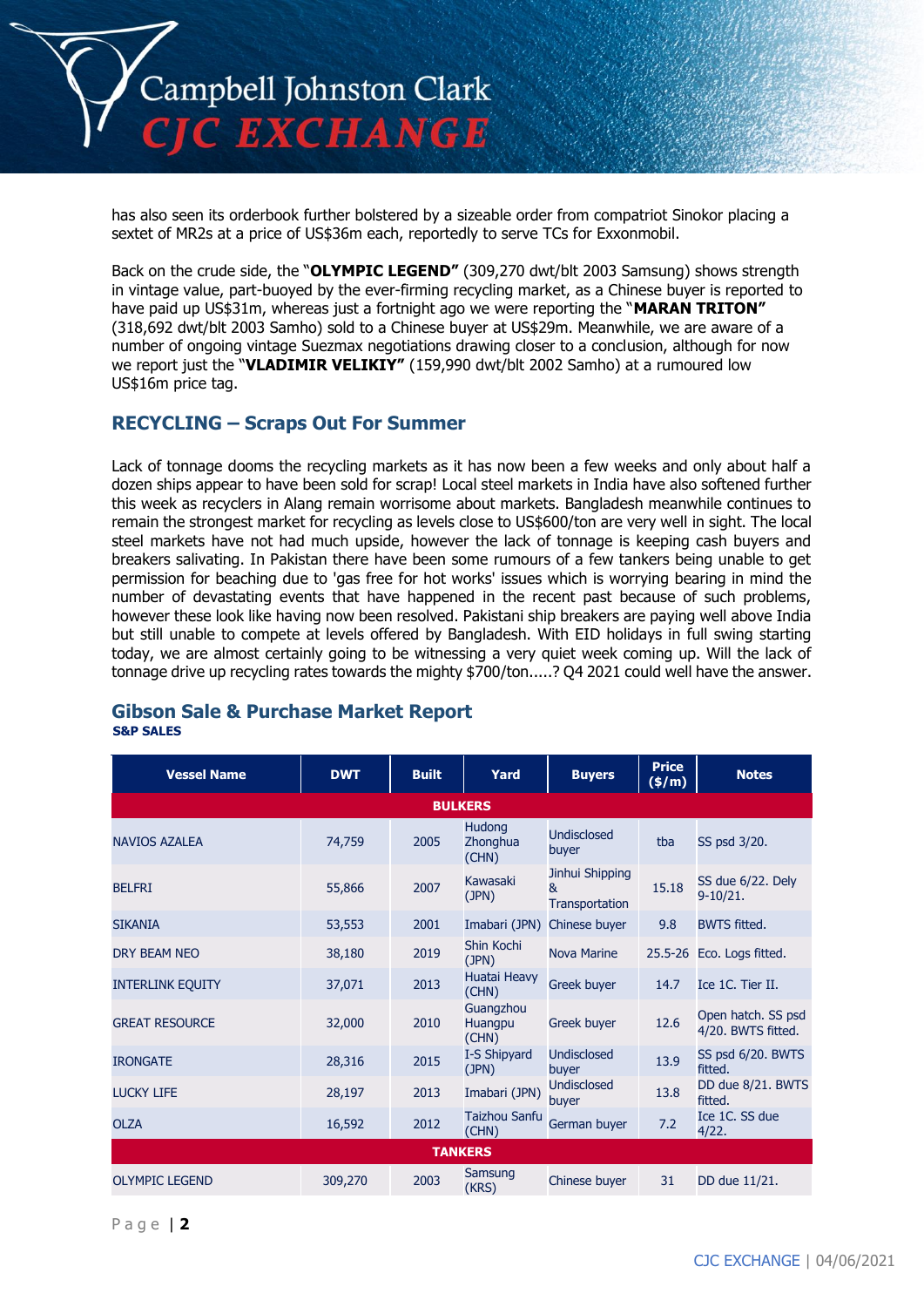## Campbell Johnston Clark<br>CJC EXCHANGE

| <b>VLADIMIR VELIKIY</b>                          | 159,990          | 2002                                   | Samho (KRS)                                           | <b>Undisclosed</b><br>buyer                          | low <sub>16</sub> | SS due 1/22.                                                                |
|--------------------------------------------------|------------------|----------------------------------------|-------------------------------------------------------|------------------------------------------------------|-------------------|-----------------------------------------------------------------------------|
| LEOPARD + LION                                   | 114,000          | both 2021                              | <b>Hanjin Subic</b><br>Bay (PHI),<br>Hanjin (KRS)     | JP Morgan<br>(Global<br><b>Meridian</b><br>Holdings) | 55 each           | Coated. Dely<br>8+9/21. Completed<br>by HHIC.                               |
| <b>BAI LU ZHOU</b>                               | 110,503          | 2007                                   | Dalian No. 1<br>(CHN)                                 | Soechi                                               | 14.25             | SS due 6/22. No<br><b>BWTS.</b>                                             |
| <b>OCEAN PEGASUS</b>                             | 108,926          | 2009                                   | SWS (CHN)                                             | <b>Undisclosed</b><br>buyer                          |                   | Coated. Xihe forced<br>sale.                                                |
| STX JINHAE RESALES x 2                           | 50,000           | <b>both 2022</b>                       | <b>STX Offshore</b><br>& Shipbuilding                 | <b>SteelShips</b>                                    | 37                | $LNG + Scrubber$<br>ready.<br>Undeclared/resold<br>options.                 |
| ADARA + AGENA                                    | 37,583           | both 2011                              | Hyundai Mipo Leon Shipping<br>(KRS)                   | & Trading                                            | 15.75<br>each     | Deepwell. SS psd<br>4/21. AGENA sold in<br>4/21.                            |
| <b>GOLD OCEAN</b>                                | 37,320           | 2007                                   | <b>STX Jinhae</b><br>(KRS)                            | <b>Undisclosed</b><br>buyer                          | 8.8               | Deepwell. SS due<br>1/22.                                                   |
| <b>CHEMROUTE BRILLIANT</b>                       | 25,594           | 2009                                   | <b>Shin</b><br>Kurushima<br>(JPN)                     | German buyer                                         | 16.5              | Stainless steel.                                                            |
|                                                  |                  |                                        | <b>GENERAL CARGO / MULTI PURPOSE</b>                  |                                                      |                   |                                                                             |
| <b>ADALINE</b>                                   | 12,259           | 2001                                   | <b>Shin</b><br><b>Kurushima</b><br>(JPN)              | Undisclosed<br>buyer                                 | 3.5               | Geared. SS due<br>9/21.                                                     |
|                                                  |                  |                                        | <b>CONTAINERS / RO-RO / REEFER / PCC</b>              |                                                      |                   |                                                                             |
| <b>S SANTIAGO</b>                                | 68,126           | 2006                                   | Hanjin Hi<br>(KRS)                                    | <b>OM Maritime</b>                                   | 58                | 5,059 TEU.<br>Gearless. Dely 3/22.                                          |
| <b>BALAO + BALLENITA</b><br><b>BALSA + BANAK</b> | 34,144<br>34,144 | both 2013 (CHN)<br>2013 + 2014 Jiangsu | <b>Jiangsu</b><br>Yangzijiang<br>Yangzijiang<br>(CHN) | <b>Undisclosed</b><br>buyer                          | 120<br>en bloc    | 2546 TEU. Geared.<br>All on TC to 2022,<br>except BANAK for<br>prompt dely. |

### **NEWBUILDING ORDERS**

| <b>Ordering Client</b>         | Vessel Type Size / No. | of units                     | <b>Shipyard</b><br>(Country)             | <b>Delivery</b> | <b>Price</b><br>\$m\$ | <b>Notes</b>                                                          |
|--------------------------------|------------------------|------------------------------|------------------------------------------|-----------------|-----------------------|-----------------------------------------------------------------------|
|                                |                        | <b>BULKERS</b>               |                                          |                 |                       |                                                                       |
| <b>Bocimar</b>                 | <b>Newcastlemax</b>    | 210,000 dwt Qingdao<br>x.    | Beihai (CHN)                             | 2023            |                       | LOI stage. Tier III.<br>est 60-61 EEDI phase 2.<br>Conventional fuel. |
| Chellaram Shipping             | Kamsarmax              | 82,000 dwt<br>$x1+1$         | Chengxi (CHN)                            | 2023            |                       | Tier III. EEDI phase<br>2.                                            |
|                                |                        | <b>TANKERS</b>               |                                          |                 |                       |                                                                       |
| <b>Sinokor Merchant Marine</b> | <b>MR</b>              | 50,000 dwt<br>x 6            | <b>STX Jinhae</b><br>(KRS)               | 2023            | 36                    | Against T/C to<br>Exxonmobil.                                         |
| <b>SteelShips</b>              | <b>MR</b>              | 50,000 dwt<br>x <sub>2</sub> | <b>STX Jinhae</b><br>(KRS)               | 2022            | 37                    | Scrubber + LNG<br>ready. Sold options.                                |
|                                |                        |                              | <b>GENERAL CARGO / MULTI PURPOSE</b>     |                 |                       |                                                                       |
| Volga Shipping                 | Sea/River<br>Cargo     | dwt $x$ 4 +16 (RUS)          | 7,170/4,380 Oka Shipyard                 | 2022-2023       |                       | RSD71 type. 120m<br>LOA. Options by<br>2030.                          |
|                                |                        |                              | <b>CONTAINERS / RO-RO / REEFER / PCC</b> |                 |                       |                                                                       |
| <b>Cosco Shipping Holdings</b> | Containership          | 16,180 TEU<br>x 4            | Cosco SHI<br>Yangzhou<br>(CHN)           | 2023-2024       | 155                   | Scrubber fitted.                                                      |
| <b>Cosco Shipping Holdings</b> | Containership          | 14,092 TEU<br>x <sub>6</sub> | Cosco SHI<br>Yangzhou<br>(CHN)           | 2023-2025       | 146                   | Scrubber fitted.                                                      |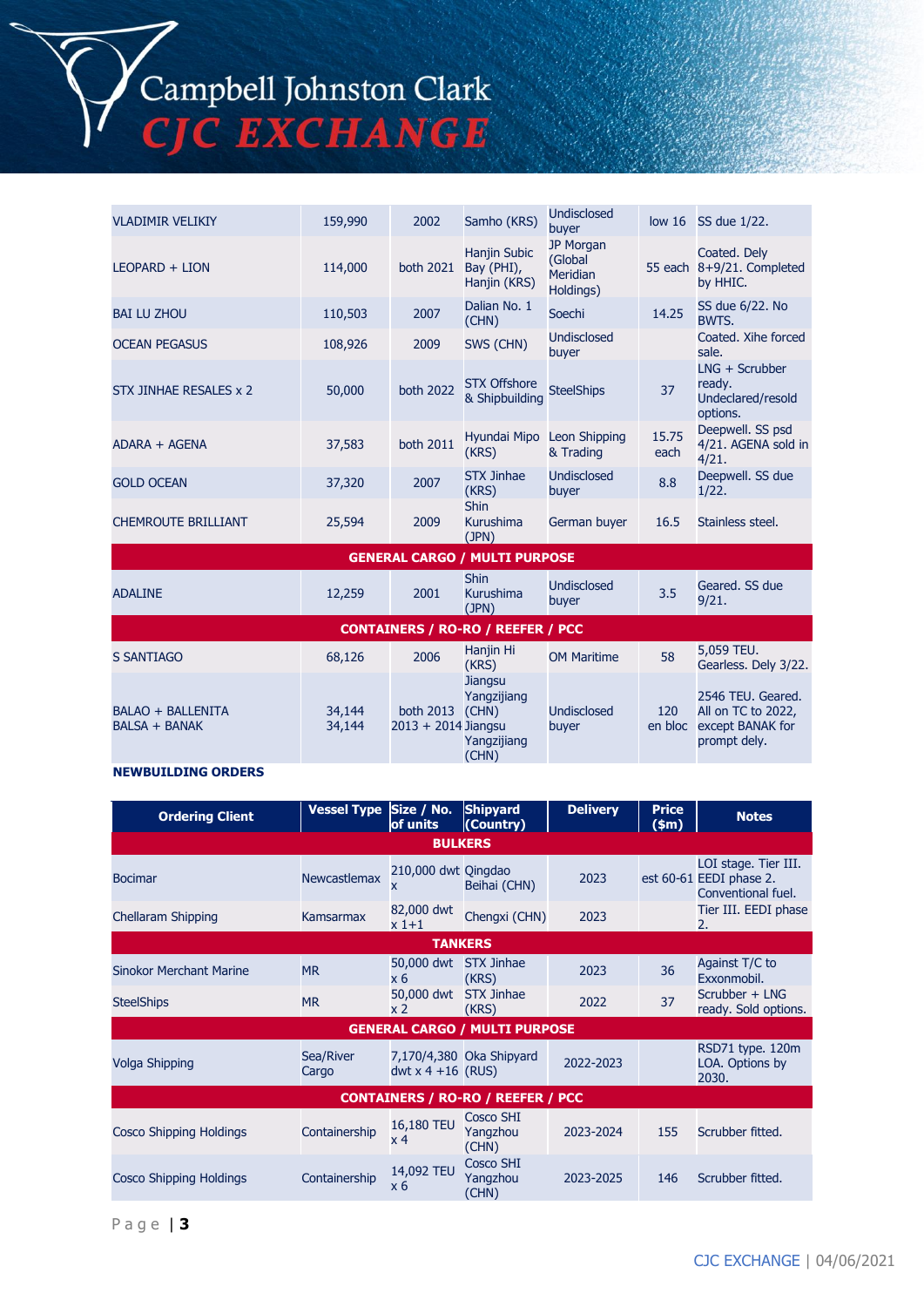# Campbell Johnston Clark<br>CJC EXCHANGE

| <b>Wallenius Lines</b> | <b>PCC</b>    | $2+4$                          | 6,500 CEU x CIMC Raffles<br>(CHN) | 2024      |           | Type-C LNG fuel.<br>est 76-77 220m LOA. Against<br>5-10 yr TC to VW. |
|------------------------|---------------|--------------------------------|-----------------------------------|-----------|-----------|----------------------------------------------------------------------|
| Lepta Shipping         | Containership | 3,500 TEU x Yangzijiang<br>5/6 | (CHN)                             | 2022-2024 | 39.5/40   | 800 reefer. Against<br>15 yrs TC to<br>Maersk.                       |
|                        |               |                                | <b>GAS</b>                        |           |           |                                                                      |
| Sovcomflot             | <b>LNG</b>    | 174,000 cbm Hyundai<br>$+2$    | Samho (KRS)                       | 2023-2024 | $182.9*$  | *Declared options.                                                   |
| <b>Capital Gas</b>     | <b>LNG</b>    | 174,000 cbm Hyundai HI<br>$+1$ | (KRS)                             | 2023      | $193.5*$  | *Declared options.                                                   |
| <b>Brave Maritime</b>  | <b>LPG</b>    | 40,000 dwt<br>$+1$             | Hyundai Mipo<br>(KRS)             | 2023      | reg $47*$ | *Declared option.                                                    |

**Recycling Activity**

| <b>Vessel Name</b>     | <b>BUILT</b>   | <b>DWT</b>             | <b>LWT</b> | <b>Delivery</b>   | <b>Price</b><br>$(\frac{1}{2})$ | <b>Notes</b>                                  |
|------------------------|----------------|------------------------|------------|-------------------|---------------------------------|-----------------------------------------------|
|                        |                | <b>FPSO</b>            |            |                   |                                 |                                               |
| <b>RUBICON VANTAGE</b> | 1987 / China   | 72,040                 | 18,101     | as-is Thailand    |                                 | last weeks sale                               |
|                        |                | <b>SHUTTLE TANKER</b>  |            |                   |                                 |                                               |
| <b>BETTY KNUTSEN</b>   | 1999 / Spain   | 35,161                 | 11,026     | <b>Turkey</b>     |                                 | <b>HKC Green</b><br>Recycling / old sale      |
|                        |                | <b>CHEMICAL TANKER</b> |            |                   |                                 |                                               |
| <b>THERESA TIGA</b>    | 1997 / Japan   | 18,593                 | 5,969      | India             | 720                             | incl large quantitiy<br>of St-St in her tanks |
|                        |                | <b>TANKER</b>          |            |                   |                                 |                                               |
| <b>JETSTAR</b>         | 1994 / Korea   | 9,570                  | 2,853      | <b>Bangladesh</b> | 575                             | last weeks sale                               |
|                        |                | <b>REEFER</b>          |            |                   |                                 |                                               |
| <b>GREEN KLIPPER</b>   | 1991 / Holland | 5,416                  |            | India             |                                 | old sale                                      |

#### **Recycling Prices (US\$/LWT)**

|                                | <b>Bangladesh</b> | Pakistan | India   | <b>Turkey</b> |
|--------------------------------|-------------------|----------|---------|---------------|
| Tank/Cont/Ro-Ro/Capes/LPG/PCC  | 585/595           | 580/590  | 550/560 | 290/300       |
| Dry Cargo/Bulk/Tween/Gen Cargo | 575/585           | 570/580  | 540/550 | 280/290       |

**Newbuild and Second Hand Values** (\$ million)

|                     | <b>Newbuild</b> |                 | 5 Year Old 10 Year Old |
|---------------------|-----------------|-----------------|------------------------|
| <b>Tankers</b>      |                 |                 |                        |
| <b>VLCC</b>         | 99.5            | 71              | 50                     |
| <b>SUEZMAX</b>      | 67              | 49              | 33.5                   |
| <b>AFRAMAX</b>      | 54              | 41              | 26.5                   |
| <b>MR</b>           | 37              | 28              | 19                     |
| <b>Bulkers</b>      |                 |                 |                        |
| <b>CAPESIZE</b>     | $59^{\wedge}$   | 37.5            | 31                     |
| KAMSARMAX / PANAMAX | $33^$           | 30 <sub>k</sub> | 22k / 20p              |
| ULTRAMAX / SUPRAMAX | $31^{\circ}$    | 26u             | 19 <sub>S</sub>        |
| <b>HANDYSIZE</b>    | $27^{\wedge}$   | 21.5            | 15                     |
|                     |                 |                 |                        |

^=Chinese price (otherwise based upon Japanese / Korean country of build)

| <b>Indices</b>                                   |                        |  |
|--------------------------------------------------|------------------------|--|
|                                                  | C.O.B<br><b>Friday</b> |  |
| <b>BDI</b>                                       | 3039                   |  |
| \$/Yen                                           | 110.22                 |  |
| <b>VLCC</b><br><b>AG/East</b><br><b>TD3 (WS)</b> | 31.5                   |  |
|                                                  |                        |  |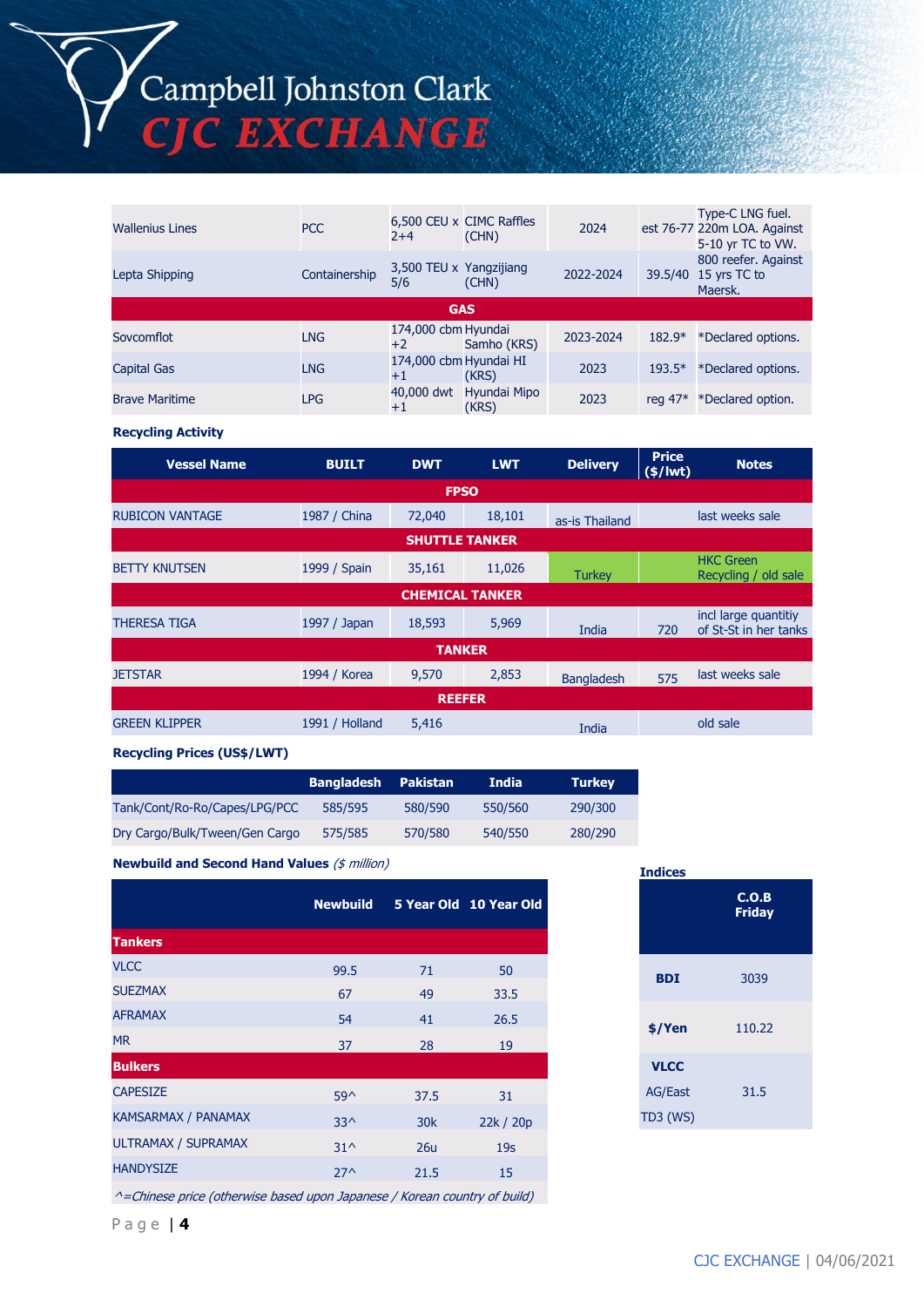

**This report has been produced for general information and is not a replacement for specific advice. While the market information is believed to be reasonably accurate, it is by its nature subject to limited audits and validations. No responsibility can be accepted for any errors or any consequences arising therefrom. No part of the report may be reproduced or circulated without our prior written approval. © E.A. Gibson Shipbrokers Ltd 2021.**

## CJC Market News



Campbell Johnston Clark (CJC) is a medium-sized international law firm advising on all aspects of the shipping sector, from ship finance to dry shipping and comprehensive casualty handling, and all that happens in between. Today, we Campbell Johnston Clark have offices in London, Newcastle, Singapore and Miami.

### **Maersk plans order for 12 methanol-fueled container vessels**

According to an article by Business Korea, it is anticipated that Korea Shipbuilding & Offshore Engineering ("KSOE") will secure the orders for what is believed to be 12 methanol-fueled, 15,000 TEU boxships from Maersk. It is further reported that contract negotiations are still underway.

Industry watchers are, however, estimating that the ship's price will be in the region of US\$ 175 million (or 200 billion Korean won) per individual unit. If all 12 vessels are built by KSOE, the value is estimated at about US\$ 2.1 billion (or 2.4 trillion Korean won). As reported, the orders are expected to boost KSOE's position in the eco-friendly ship market.

The plan to acquire such ships is in line with Maersk's vision announced in February which set out to operate carbon-neutral ships by 2023. Earlier in June this year, Maersk signed a letter of intent with a subsidiary of KSOE, Hyundai Mipo Dockyard, for three 3,500 TEU methanol-powered boxships. The same yard had previously delivered two methanol-powered ships initially in 2016.

Methanol, like liquefied natural gas, is hailed as one of the potential future clean fuel options in the journey towards clean energy. Reportedly, it has the ability to reduce sulfur oxides (by 99%), nitrogen oxides (by 80%) and greenhouse gases (by 25%) when compared to traditional fuels utilized by vessels. However, one advantage over LNG is in the storage and transportation matrix as LNG requires high pressure and cryogenic temperature. At present, there are about twenty methanol-powered vessels in service around the world, of which, one third were built by KSOE.

Industry watchers expect that Maersk will need to expedite plans to set up a chain of supply for methanol bunkers for such vessels. Notwithstanding, the company states that it is confident in the ability to source for a consistent supply of the fuel.

### **South African Ports Suffer Disruption Amid Violent Political Protests**

The jailing of former South African President Jacob Zuma has caused political unrest to continue to sweep through the KwaZulu-Natal province in South Africa this week. Jacob Zuma served as president from 2009-2018 and was recently jailed after failing to appear before a government commission investigating alleged corruption during his administration.